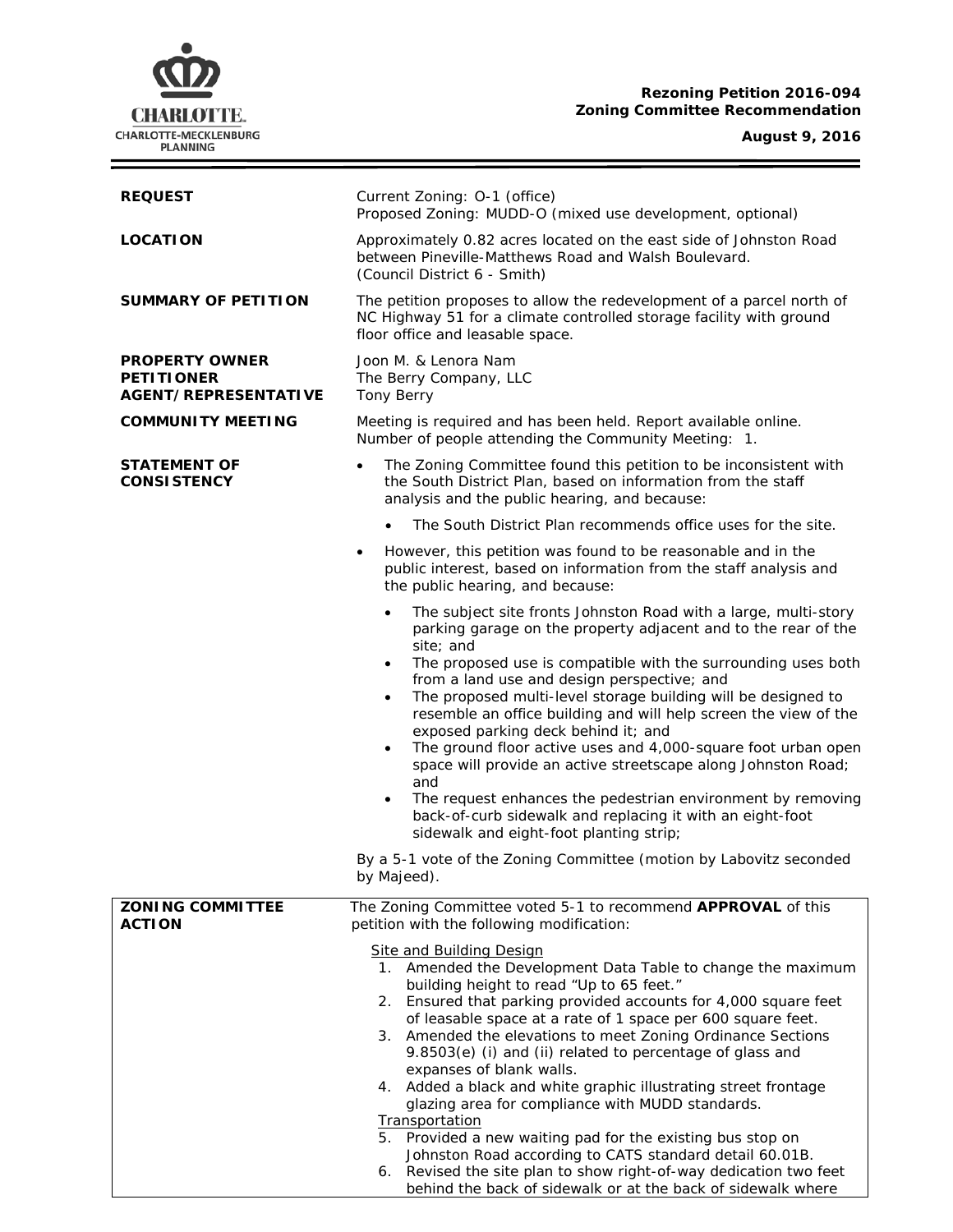| the building is located at the back of the walkway. |                                                                       |                                                                                                                                |
|-----------------------------------------------------|-----------------------------------------------------------------------|--------------------------------------------------------------------------------------------------------------------------------|
|                                                     | <b>Requested Technical Revisions</b>                                  |                                                                                                                                |
|                                                     | 7. Labeled the building setback on the site plan.                     |                                                                                                                                |
|                                                     | 8. Changed the requested zoning from MUDD (CD) to MUDD-O,             |                                                                                                                                |
|                                                     |                                                                       | and submitted an amended application not requesting five-year                                                                  |
|                                                     | vested rights.                                                        |                                                                                                                                |
|                                                     |                                                                       | 9. Amended the Proposed Uses in the "Development Data Table"                                                                   |
|                                                     |                                                                       | and Note 2 under "Permitted Uses" to include the proposed                                                                      |
|                                                     |                                                                       | self-storage use, office associated with the storage facility and                                                              |
|                                                     |                                                                       | the uses allowed in the leasable space, which are retail, office,                                                              |
|                                                     |                                                                       | and eating/drinking/entertainment establishments.                                                                              |
|                                                     |                                                                       | 10. Deleted "Maximum Development" from the "Development Data                                                                   |
|                                                     |                                                                       | Table" and amended Note 3 for "Maximum Development" to                                                                         |
|                                                     |                                                                       | reflect a minimum of 4,000 square feet of retail,                                                                              |
|                                                     |                                                                       | eating/drinking/ entertainment establishments, and/or office                                                                   |
|                                                     |                                                                       | not related to the storage facility; 1,000 square feet maximum                                                                 |
|                                                     | for the office associated with the storage facility; and 100,000      |                                                                                                                                |
|                                                     | maximum for the storage facility for a total of 105,000 square        |                                                                                                                                |
|                                                     | feet.                                                                 |                                                                                                                                |
|                                                     | 11. Deleted parking from the "Development Data Table" and             |                                                                                                                                |
|                                                     | deleted Note 8 related to parking because the minimum Zoning          |                                                                                                                                |
|                                                     | Ordinance standard will be used.                                      |                                                                                                                                |
|                                                     | 12. Amended "Optional Provision" Note 9 to specify a minimum          |                                                                                                                                |
|                                                     |                                                                       | percentage of 50% active space to be provided along the front                                                                  |
|                                                     |                                                                       | elevation due to end conditions of the building on the first level                                                             |
|                                                     |                                                                       | due to the drive aisles that serve the under-building parking.<br>13. Deleted the black/white elevation and moved the building |
|                                                     |                                                                       | material labels to the renderings on Sheet RZ-2.                                                                               |
|                                                     |                                                                       |                                                                                                                                |
| <b>VOTE</b>                                         | Motion/Second:                                                        | Spencer / Watkins                                                                                                              |
|                                                     | Yeas:                                                                 | Labovitz, Lathrop, Majeed, Spencer, and Watkins                                                                                |
|                                                     | Nays:                                                                 | Wiggins                                                                                                                        |
|                                                     | Absent:                                                               | Eschert                                                                                                                        |
|                                                     | Recused:                                                              | None                                                                                                                           |
| <b>ZONING COMMITTEE</b>                             | Staff provided a summary of the petition and noted the changes since  |                                                                                                                                |
| <b>DISCUSSION</b>                                   | the hearing. The petition is inconsistent with the adopted area plan  |                                                                                                                                |
|                                                     | recommendation, but staff feels the petition is appropriate and       |                                                                                                                                |
|                                                     | recommended approval.                                                 |                                                                                                                                |
|                                                     |                                                                       |                                                                                                                                |
|                                                     | A Commission member stated they were opposed because there are        |                                                                                                                                |
|                                                     | other storage facilities in the area and the site could be used for   |                                                                                                                                |
|                                                     | something else. Another Commissioner asked if there was any           |                                                                                                                                |
|                                                     | opposition. Staff responded there was no opposition.                  |                                                                                                                                |
| <b>MINORITY OPINION</b>                             | The neighborhood already has too many self-storage facilities and the |                                                                                                                                |
|                                                     |                                                                       | proposal is inconsistent with the adopted plan.                                                                                |
| <b>STAFF OPINION</b>                                | Staff agrees with the recommendation of the majority of the Zoning    |                                                                                                                                |
|                                                     | Committee.                                                            |                                                                                                                                |
|                                                     |                                                                       |                                                                                                                                |

# **FINAL STAFF ANALYSIS**

**(Pre-Hearing Analysis online at [www.rezoning.org\)](http://www.rezoning.org/)** 

#### **PLANNING STAFF REVIEW**

#### • **Proposed Request Details**

The site plan accompanying this petition contains the following provisions:

- Allows a 100,000-square foot storage facility, 1,000-square foot office and 4,000 square feet of leasable space for a total 105,000-square foot building.
- Limits the height to 65 feet.
- Provides 4,000 square feet of urban open space between the building and Walsh Boulevard.
- Proposes a minimum 24-foot setback from the future back of curb with a planting strip and eight-foot sidewalk along Johnston Road and provides an eight-foot planting strip and sidewalk along Walsh Boulevard.
- Access is provided from Johnston Road via two driveways as depicted on the site plan.